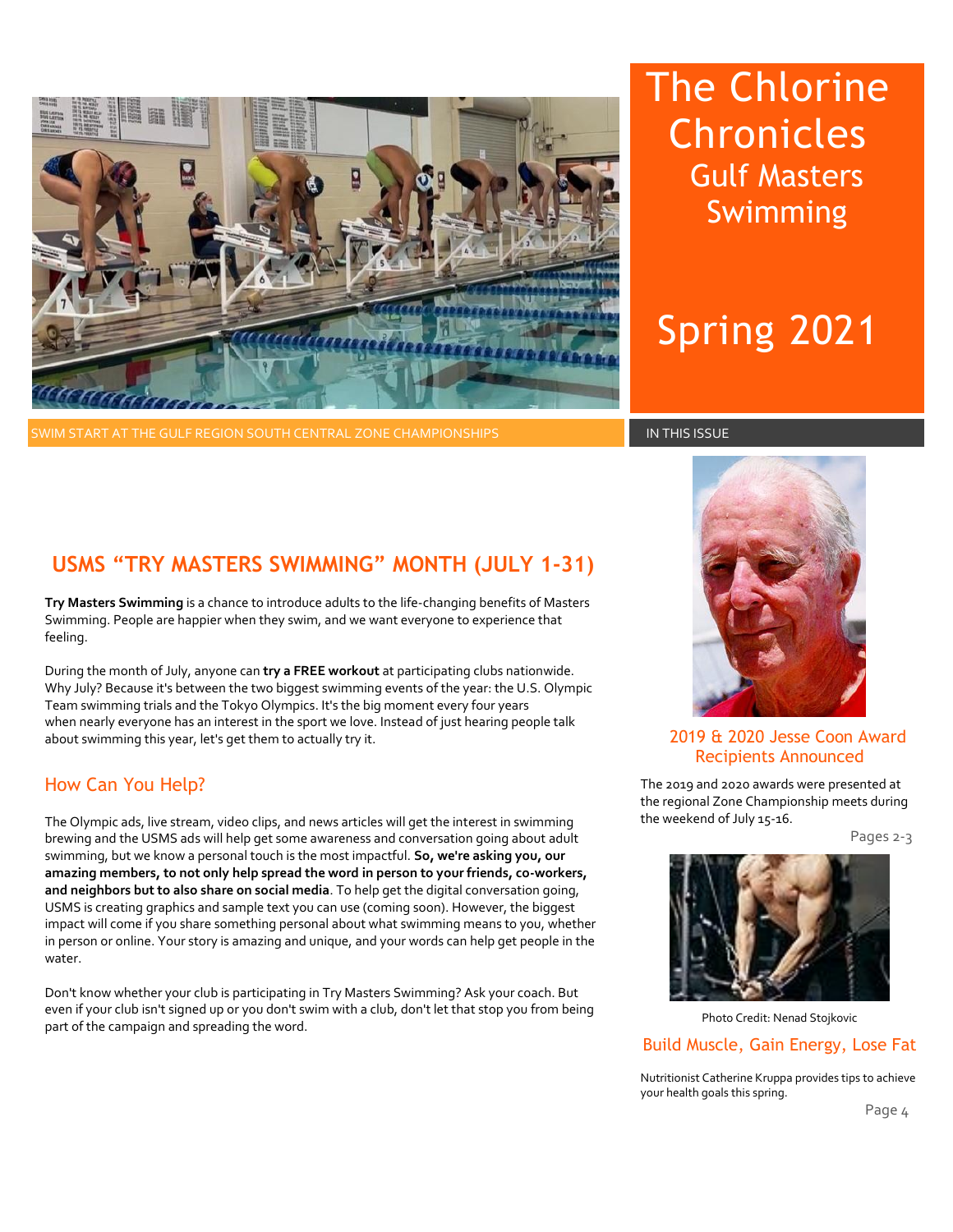### **Recipients of the South Central Zone Jesse Coon Award for 2019 and 2020**

**Traditionally, the annual Jesse Coon Award recipient is announced and the award is presented at the Long Course South Central Zone Championship meet each summer. Due to COVID-19, the 2019 award was delayed. Both the 2019 and 2020 awards were announced and presented at the regional Short Course Zone Championship meets of our recipients.**

### **About The Jesse Coon Award**

Jesse Coon was a man devoted to the sport of swimming, especially masters swimming. Jesse began his masters career in 1976 at the age of 65. He swam, competed, and earned National Top Ten times until 2005, just months before his death at the age of 94. Jesse inspired several generations of masters swimmers in the South Central Zone. He regularly raced in the most challenging events, such as the 200 fly and 400 IM. Open, friendly, and gracious, Jesse was a well-known and beloved member of the masters community.

Past award winners represent the heart of masters swimming and have been chosen because of their care and concern for others involved in the sport.

In the adventurous and giving spirit of Jesse Coon, it is an honor to announce the 2019 and 2020 Jesse Coon Award recipients, Dotty Burke and Kris Wingenroth.

### **Dotty Burke (Arkansas LMSC) – 2019 Jesse Coon Award Recipient**

Like Jesse Coon, Dotty began her masters swimming career in 1976 and swims the same challenging events, the 200 breast, 200 fly, and 400 IM.

In 1976, she was living in St. Louis and the upcoming USMS National Long Course Championship meet was being held at her daughter's swim club. The age-group coach encouraged Dotty to begin swimming in preparation for the championship meet. Specializing in breaststroke, she found immediate success at that first meet, achieving Top Ten times in three events. Dotty continued training, first on her own and then with a newly formed masters team in St. Louis.

The former owner and operator of Medical Sales and Distribution Co., Dotty is retired and lives with her husband, Max Billen, in Hot Springs Village, AR.

Dotty now trains on her own at the Hot Springs YMCA, and enjoys workouts that include a variety of strokes which is the perfect training for her favorite event, the 400 IM. After successfully beating a 2020 cancer diagnosis, Dotty is again swimming and training for competition. She has achieved her 2017 goal of notching over 200 National Top Ten times (currently at 230 and counting). Dotty will continue to add to that total as she enters the 80-84 age group.

Dotty gives back to the sport in various ways, beyond providing motivation and encouragement to her fellow swimmers at competitions. She has been a leader and organizer of the Tri the Village triathlon for seven years, coordinating all aspects of the swim portion of the event.

Dotty is very involved in the Hot Springs Village Community, participating in Ladies Mah Jongg, Ladies Duplicate Bridge, and Couples Bridge groups. She is the Secretary for the Public Relations Committee for the HSV Community Foundation and an active member, volunteer, and organizer for the Women's Ministry at the Village Bible Church.



*Dotty Burke – 2019 Jesse Coon Award Recipient*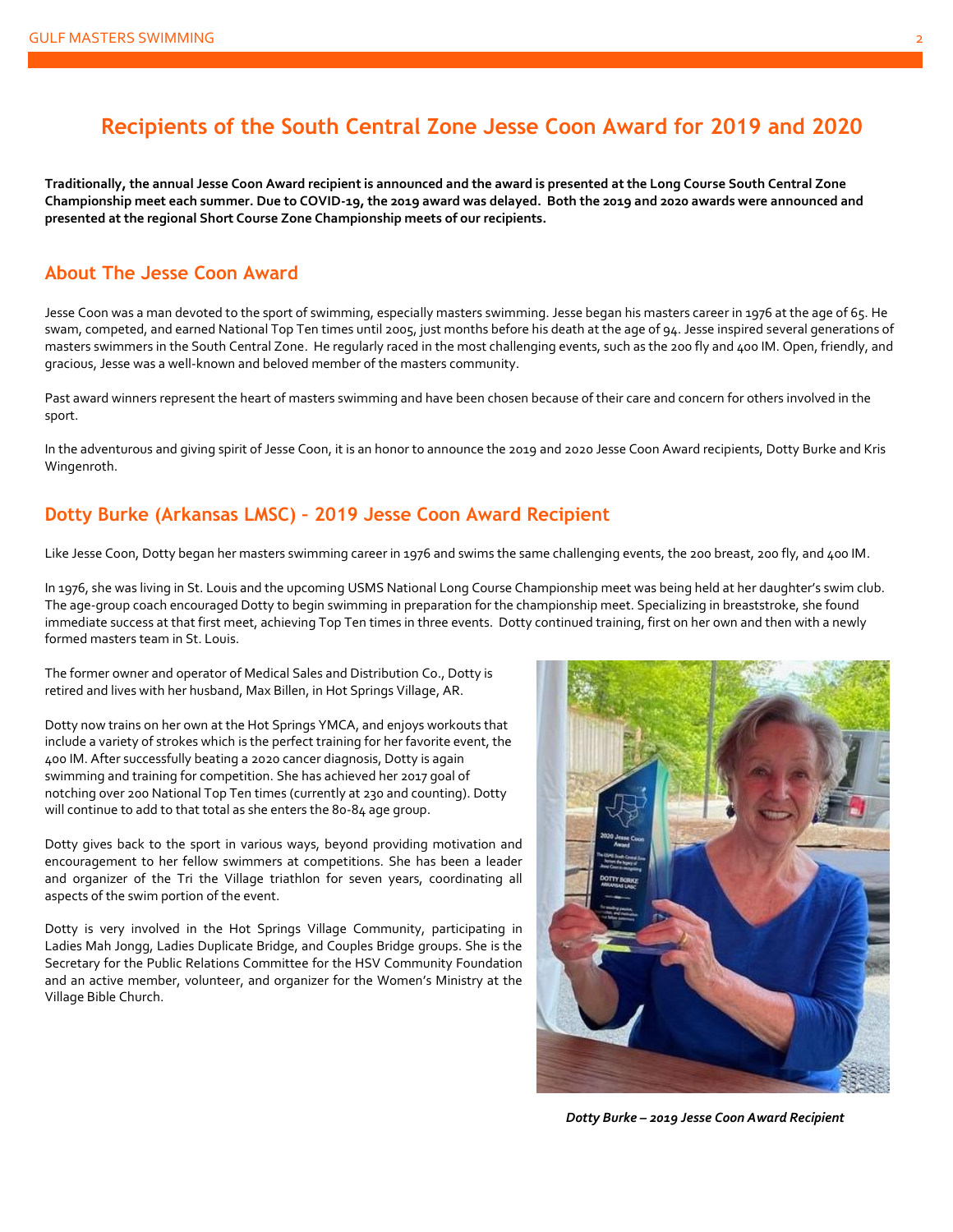### **Kris Wingenroth (Gulf LMSC) – 2020 Jesse Coon Award Recipient**

Kris Wingenroth began her involvement in masters swimming as a competitor in 1978 and as a Gulf LMSC volunteer in the early 1980s. She has excelled in the pool with 99 individual National Top Ten swims and as a USMS All American. As impressive as her swimming achievements are, Kris' greatest contributions to the sport have been in the areas of coaching, mentoring, and volunteerism.



 *Tom Boak presents the 2020 Jesse Coon Award to Kris Wingenroth*

Kris is a USMS Level 3 certified coach. She has coached at all levels of swimming, including at USA age-group, masters, YMCA, high school, and NCAA Division I programs. Kris is well known for her mentoring skills and for serving as a role model for younger and less experienced coaches.

In addition to her coaching experience and direct on-deck support of swimmers at all levels, Kris has been a devoted volunteer and has successfully undertaken key leadership positions within USMS at the LMSC, Zone and National levels of the organization.

In the Gulf LMSC, Kris had held just about every leadership position over the past 35+ years. She is currently serving as the LMSC chairwoman. Additionally, she has served nine years as a South Central Zone committee member (1989-1993 and 1996-1999).

Kris' greatest involvement has been at the National level. She has served the most time on the Rules Committee, both as a committee member (1994-2009 and 2012-2015) and as the Vice-Chair (2010-2011). Additionally, Kris has served as a member of the Finance Committee (1989-1993 and 2000-2007), the Ad Hoc Professional Management Committee (1998-1999), and the Legislation Committee (2016-2020). Kris' many contributions to USMS were recognized in 2003 when she received the USMS Dorothy Donnelly Service Award.

In 2020, Kris was elected as an At-Large Director to the USMS Board of Directors. In this important position, Kris will be able to make a positive impact on the future direction of USMS.

### **This Quarter's Workout**

*Thanks to COOG coach, Greg Orphanides, for this quarter's workout. You can shorten or lengthen the workout by changing the number of times you swim the sets.* 

600 warmup, choice

6 x 200, choice (free, stroke, IM, or pull) # 1-3: descend 1-3 (interval for the set is swim # 1 plus 15-20 seconds) # 4-5: last 15 yards/meters of each 50 is fast # 6: equal or beat your time on #3 2 sets of:  $4 \times 100$  pull, breathe  $3/5/3/7$  by  $255 - 10 - 15$  seconds recovery 12 x 50 kick – interval is kick #1 plus 10-15 seconds  $# 1-3:$  descend  $1-3$ 

# 4-5, as fast as possible

# 6: easy recovery (swim), and repeat

200 cooldown

**Total: 4,000 yards/meters**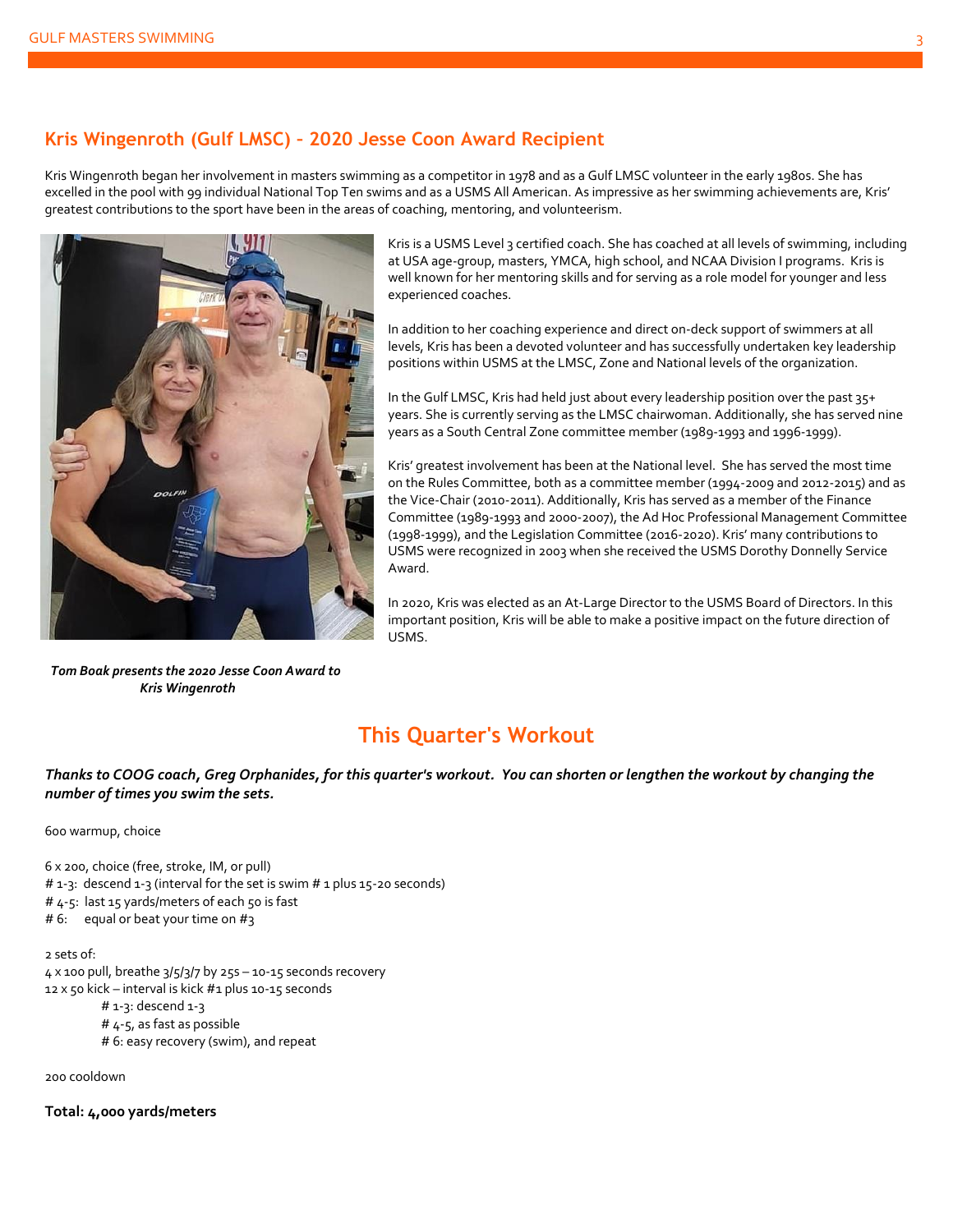### **Build Muscle, Gain Energy, and Lose Fat this Spring** Catherine Kruppa, MS, RD, CSSD, LD

281-974-[1559●www.adviceforeating.com●cat](mailto:281-974-1559●www.adviceforeating.com●catherinekruppa@adviceforeating.com)herinekruppa@adviceforeating.com

As we start to get out and about this spring, many of us have health goals so we are ready for summer! Building muscle, increasing energy levels, and getting leaner are three common goals. Here are a few tips to help you get started.

#### **Build Muscle**

Adequate protein intake is key for muscle growth and repair. 0.3 - 0.5 grams of protein per pound of body weight (~20% of your diet) per day is recommended to maintain and build muscle mass. However, most Americans exceed this amount in their daily intake. Protein sources include: lean meats, low fat dairy products, soy products, eggs, and nuts. Just protein alone will not build muscle. A good resistance training program will complement your good nutrition. Adequate calorie intake is also essential. Consistently consuming too little energy will 'burn' lean tissue (muscles). Exactly what we do not want to do. Calories + protein intake + resistance training = increased muscle mass.

#### **Gain Energy**

To have good energy intake throughout the day you must stay close to an energy-balanced state throughout the day by eating small but frequent meals all day. By staying in energy balance, you will maintain your metabolic rate (how many calories you burn a day), have a lower body fat, have better glucose tolerance and lower insulin response (meaning less fat storage), have lower stress hormone production, have better maintenance of muscle mass, and achieve improved physical performance. A key part of energy is carbohydrate intake. A minimum of 50% of your diet should come from carbohydrates. Carbohydrates are the fuel for your muscles. Your body needs 150 grams of carbohydrates for full brain function.

Complex carbohydrates include: whole wheat bread, whole wheat pasta, brown rice, potatoes, and whole grain cereal. Fruits, vegetables, and low-fat dairy are also carbohydrates.

How much should I eat per day?

- Complex carbohydrates- 6-18 servings
- Fruit  $5-7$  servings
- Vegetables  $-4 +$  servings
- Low fat dairy products  $-$  3 servings

#### **Decrease Body Fat**

If your goal is to get leaner, subtle decreases in daily calorie intake (NO MORE THAN 300-500 calories/day), while maintaining an exercise schedule, will maintain muscle mass while decreasing fat mass. There are 3,500 calories in a pound. Therefore, you will lose 0.6 - 1 pound per week. Dramatically lowering calorie intake is counterproductive because it restricts the intake of energy which, in turn, will lower your metabolic rate and put your body into hibernation mode. This will stall your fat loss. Fat is an important part of our diets. It transports vitamins and minerals, as well protects our organs. Aim for 20-29% of your diet from fat, predominantly monounsaturated fat such as flaxseed oil or meal, EPA/DHA (salmon, mackerel), olive oil, and nuts.

Whatever your goal is, remember that small changes over time can lead to big results. Gaining muscle and losing fat are bodily processes that cannot be rushed. Consistency and patience are key.

*Catherine Kruppa, M.S., R.D., C.S.S.D., L.D. earned her Bachelor of Science in Nutritional Sciences and Master of Science in Nutrition from Texas A. & M. University. She is a registered, licensed dietitian, and wellness coach, with Board Certification in Sports Nutrition. Catherine specializes in weight management, sports nutrition, diabetes, gastrointestinal disorders, endometriosis, heart disease, and pediatric nutrition.*

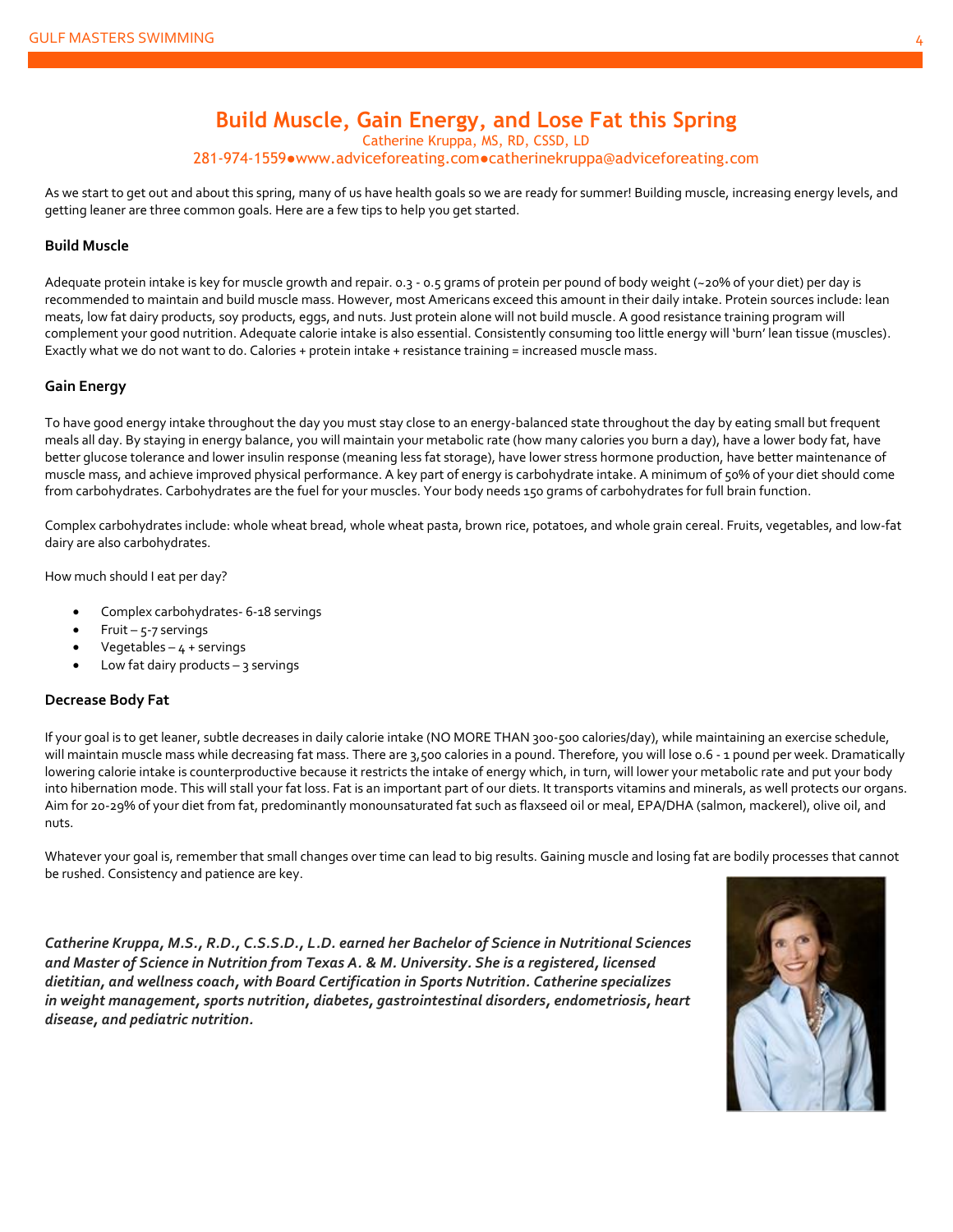## **The 2021 South Central Zone SCY Championships Are Held at Five Venues**

Swim competition returned to the Texas, Oklahoma, and Arkansas as the 2021 South Central Zone SCY Championship Meets mark the first regional competition since August 2019. In compliance with USMS guidelines that encourage smaller meets and limited travel, the championships were held over two weekends at five different locations. The competition kicked off on Saturday, May 8<sup>th</sup> in Tulsa, Oklahoma with 32 swimmers. Saturday, May 15<sup>th</sup> featured a single-day competition in Little Rock, Arkansas attended by 24 competitors. There were three two-day meets on May 15-16 in Frisco, Texas (86 swimmers), San Antonio, Texas (93 swimmers), and Houston, Texas (70 swimmers).

In order to create consistency between the meets, all five competitions had the same order of events. The one-day meets had two swim sessions with a break between sessions. Once all of the meets concluded, the results were merged to determine our Zone champions.

Some quick facts:

- There were 305 total entries, making this the second largest SCY Zone Championship meet since 2013.
- Over 50 different teams were represented in the five meets.
- There were 53 new Zone meet records set; 19 new men's records, and 34 new women's records.
- Five Gulf swimmers set 12 new Zone meet records. They are: David Guthrie (UNAT), Bruce Kone (UNAT), Joann Leilich (WMST), Greg Tharp (WMST), and Linda Visser (COOG)
- While official team scores were not kept, the unofficial scores were:
	- o Women: (1) Masters of South Texas, (2) Lone Star Masters, (3) Woodlands Masters Swim Team
	- o Men: (1) Lone Star Masters, (2) Masters of South Texas, (3) Texas Ford Aquatics Masters
	- o Combined: (1) Masters of South Texas, (2) Lone Star Masters, (3) Texas Ford Aquatics Masters

## **South Central Zone Championships – Gulf Region**

The Gulf LMSC meet was held May 15-16 at the W.W. Emmons Natatorium in Houston. There were 70 swimmers entered in the meet. COVID safety protocols were in place and there was plenty of room for swimmers to spread out. This is the largest meet to be held in the Houston area since the start of the pandemic. Everyone seemed to have both good swims and a wonderful time, with the opportunity to reconnect with swim friends after a long hiatus in competition. Congratulations to all of the competitors.



 *Rice Masters Swimmers Pose for a Group Photo After the Gulf Zone Meet*

### **Thank you, Nicole Christensen!**

None of the five regional Zone meets would have been possible without the tireless efforts of the South Central Zone Chair, Nicole Christensen. Nicole put months of effort into working with the other LMSCs to coordinate event dates, secure swim venues, set up meet registration, and compile, merge, and publish the event results. If you think organizing one well-run meet is difficult, try doing it for five meets! I hope that all who entered the meets are appreciative of the tremendous amount of work done by Nicole.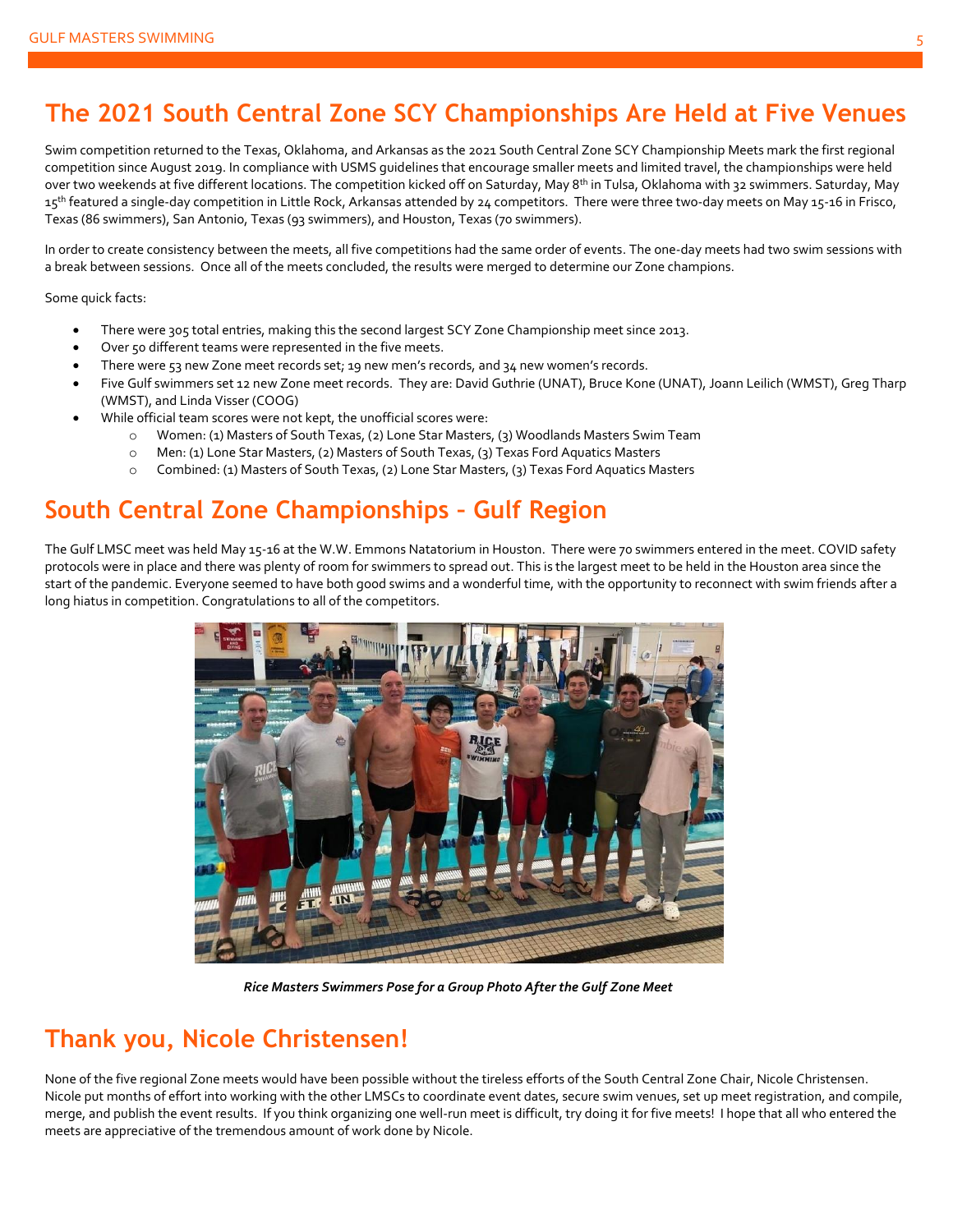### **The Semester is Over at 2021 Gulf Swim University**

Thirty-four swimmers took on the 2021 Gulf Swim University challenge, earning three Associate degrees, seven Bachelor degrees, ten Double Majors, ten Masters degrees, and six PhDs. Our swimmers completed over 3,580 miles between January 1 and April 30. Congratulations to our swimmer graduates.

#### **Associate Degree - 20-39 miles**

Daniel McCleary (AMBU) Jim Svoboda (CFSC) Maryanne Svoboda (CFSC)

#### **Bachelor Degree - 40-79 miles**

Tiago Cavalcanti (CFSC) Robert Li (RICE) Alvin Thomas (RICE) Judy Wagner (MOB) Kyra Wakefield (WMST) Kris Wingenroth (UNAT) Max Zollner (FCST)

#### **Double Major – 80-119 miles** Mary Anne Janish (SWYM) John Keen (COOG) Nicole Matsuyama (UNAT) Vicki Risinger (WMST) Jeffrey Tarr (SPAM) Lydia Tiede (COOG) Terry Lynn Toon (FCST) Christina Toth (WMST) Linda Visser (COOG)

#### **Masters Degree – 120-159 miles**

Jennifer Balevic (MACA) Caitlin Clark (UNAT) William Duong (RICE) Craig Fox (DADS) David Welsh (UNAT)

Jeff Helton (UNAT) Cheryl Hubbard (COOG) Mark Knox (UNAT) Nicole VanNood (DADS)

**PhD - Over 160 miles** Steve Clancy (MACA) Karlene Denby (COOG) Lucinda Dukate (DADS) Sue Honeywell (CFSC) Brian Miller (SWYM) Paul Zollner (FCST)

### **Try A USMS Postal or Fitness Event**

There are several postal and fitness events being offered by USMS beginning in May and June.

#### **USMS 5K and 10K ePostal National Championships**

Both events are being hosted by Kentucky Masters and will run from May 15 – September 15, 2021.

**Event Description:** You complete a timed swim of 5 kilometers and/or 10 kilometers in a 50-meter pool of your choice, then submit your times online. Some people swim for competition and to compare themselves to other swimmers doing the same event, some for the challenge, some for fitness, and others do it for fun. All who wish to participate are welcome. Your submitted time determines the final order of finish.

#### **Please note: The 5K and 10K swims are separate events and you need to swim twice to enter both. Split times from 10K may not be used for entry into the 5K.**

**Location:** For the 5K and 10K national championship events, all swims must be completed in a 50-meter pool ONLY—no other length of the pool will be accepted.

Event information and registration can be found at[: https://www.usms.org/events/national-championships/epostal-national](https://www.usms.org/events/national-championships/epostal-national-championships/2021-epostal-national-championships)[championships/2021-epostal-national-championships](https://www.usms.org/events/national-championships/epostal-national-championships/2021-epostal-national-championships)

### **2021 Swim.com USMS Summer Fitness Challenge**

Looking for a fun challenge this summer? Try the Summer Fitness Challenge, a 2K swim or dryland workout that takes place between June 1-15. This is the second event in the Swim.com USMS Fitness Series.

During the COVID-19 pandemic, many swimmers have had an extended break from the water. For those who now have access to swim safely, we hope this event provides motivation and a fun way to check your fitness level while supporting a great cause. The net proceeds go to USMS Adult Learn-to-Swim grants supported by the USA Swimming Foundation.

The Summer Fitness Challenge can be done in any manner desired: in a pool or open water, straight through, as a member of a relay, or even with fins.

The event runs from June 1-15. Full event information and registration is at[: https://www.usms.org/events/fitness-events/fitness](https://www.usms.org/events/fitness-events/fitness-series/summer-fitness-challenge)[series/summer-fitness-challenge](https://www.usms.org/events/fitness-events/fitness-series/summer-fitness-challenge)